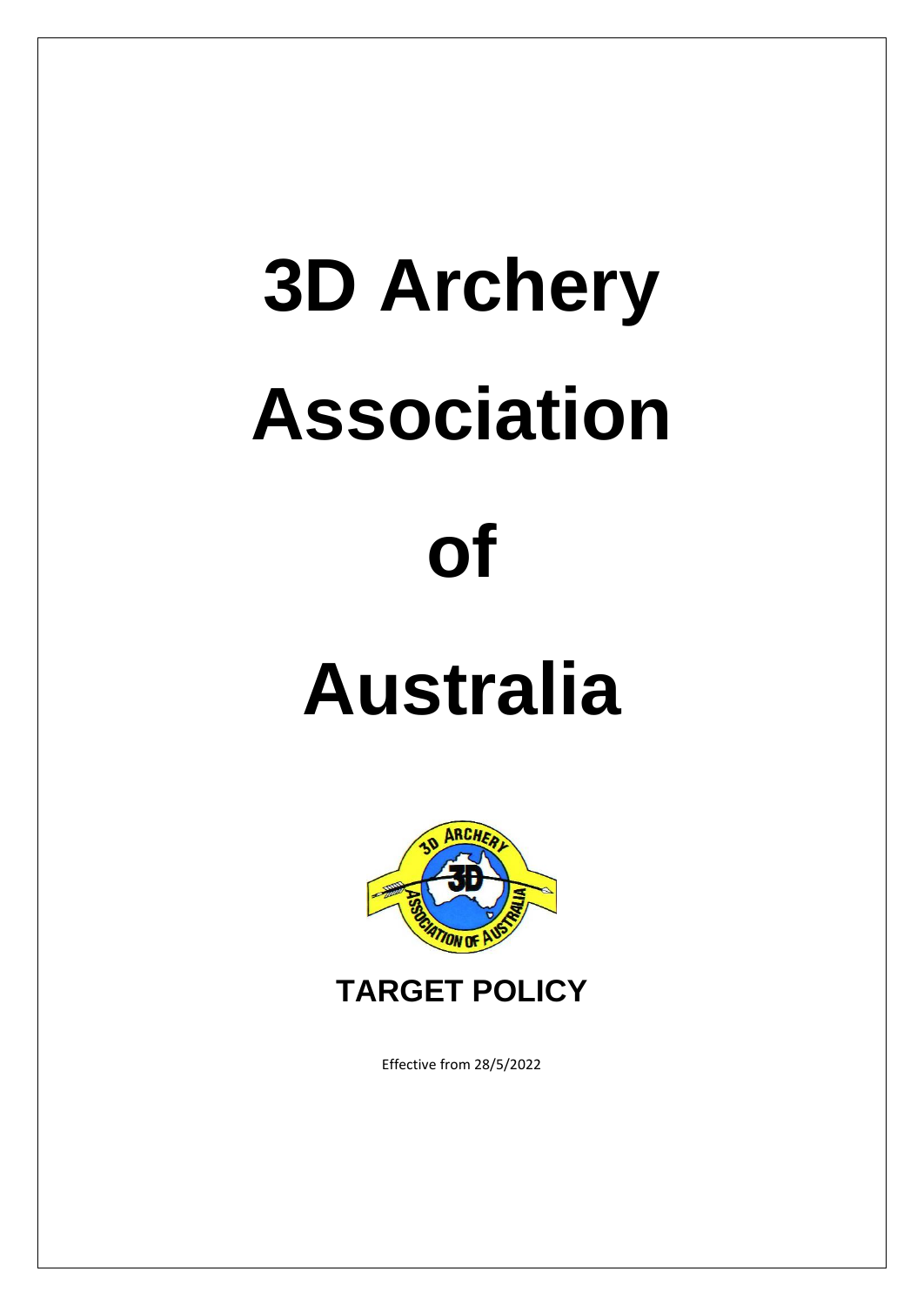#### **PREFACE**

It gives me great pleasure to introduce you to the updated 3D Archery Association of Australia's **Target Policy**.

The 3D Archery Association of Australia Inc (3DAAA) has remained one of the country's most professional archery sporting organisations. This is an exciting and challenging time for the organisation as we continue to grow and position ourselves towards delivering a professional game which offers the member more opportunities within 3D archery. Our game includes a National Indoor game and prescribes the target face to be used in sanctioned competitions.

Intrinsic in that growth, has been the ability to provide quality ranges and well-presented and applicable targets. We aim to work with our clubs in this regard especially with the introduction of the 11 ring for 2022.

The 3DAAA **Target Policy** is another of 3DAAA's policies developed to protect the association and the member while enhancing the association's core function. I am confident that with further policy developments and relationships with other stakeholders, the 3DAAA will continue to develop strong sporting culture aimed at 3D archery.

Yours in archery

Terry Sheather President 3D Archery Association of Australia Inc.

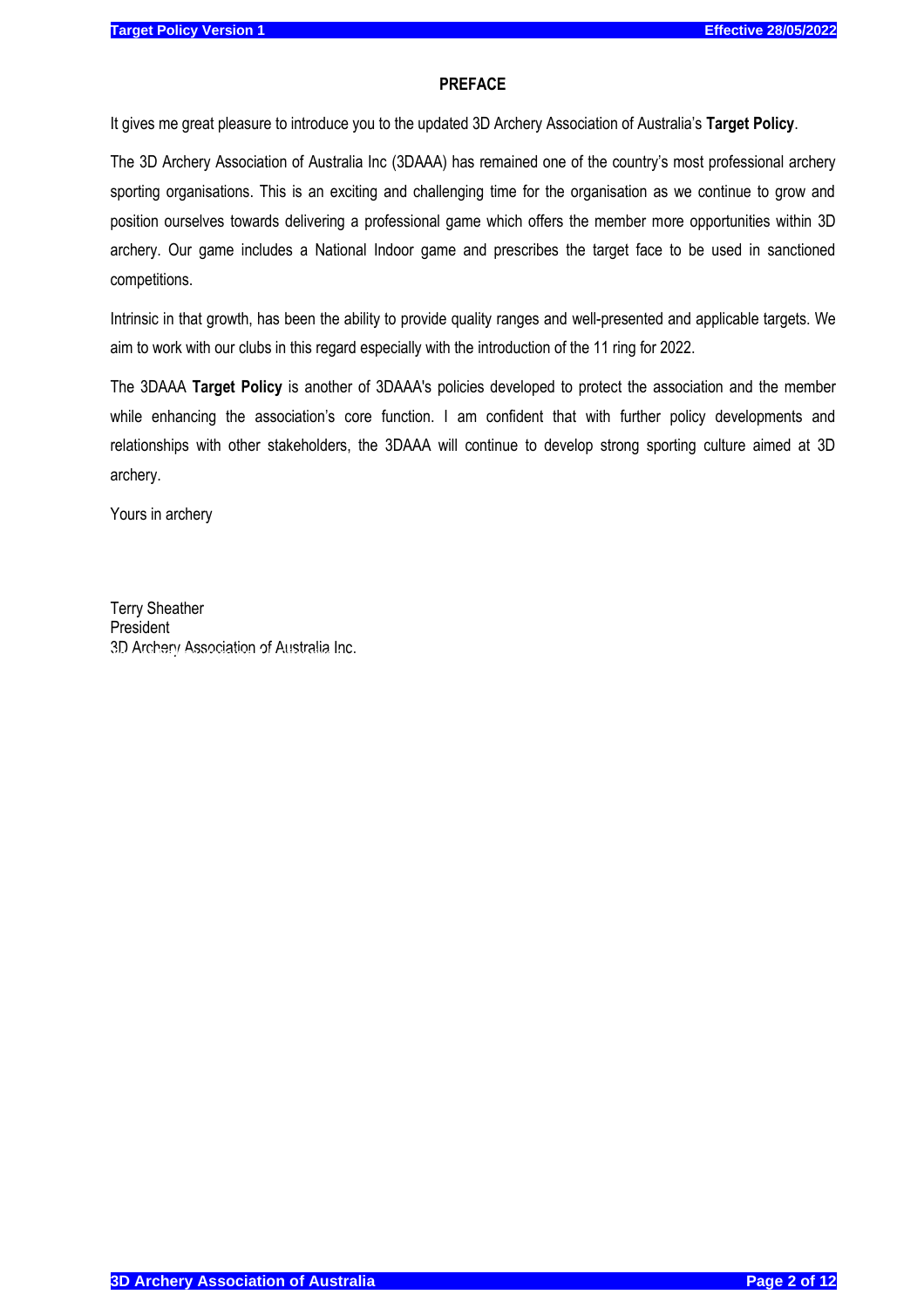# **TABLE OF CONTENTS**

<span id="page-2-0"></span>

| 1.  |                |  |  |  |
|-----|----------------|--|--|--|
| 2.  |                |  |  |  |
| 3.  |                |  |  |  |
| 4.  |                |  |  |  |
| 5.  |                |  |  |  |
| 6.  |                |  |  |  |
| 7.  |                |  |  |  |
| 8.  |                |  |  |  |
| 9.  |                |  |  |  |
| 10. |                |  |  |  |
| 11. |                |  |  |  |
| 12. |                |  |  |  |
| 13. |                |  |  |  |
|     |                |  |  |  |
| 15. | $Features. 66$ |  |  |  |
| 16. |                |  |  |  |
| 17. |                |  |  |  |
|     |                |  |  |  |
| 19. |                |  |  |  |
| 20. |                |  |  |  |
| 21. |                |  |  |  |
| 22. |                |  |  |  |
| 23. |                |  |  |  |
|     |                |  |  |  |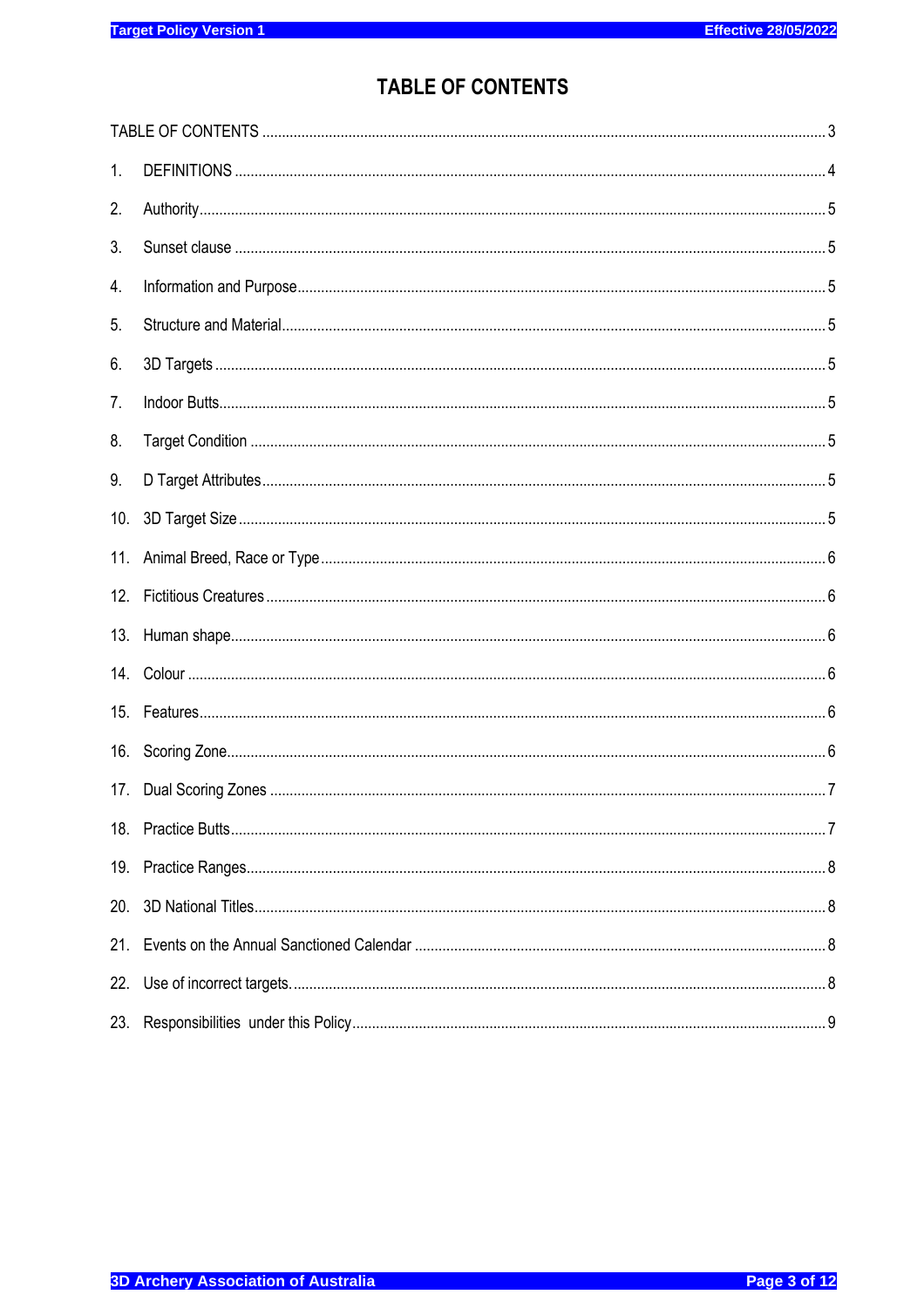# <span id="page-3-0"></span>**1. DEFINITIONS**

Emblem:

Motif, symbol, insignis, crest, sign or badge.

Endangered wildlife:

Wildlife declared to be endangered by Legislation in any State or Territory within Australia from time to time.

IBO:

The International Bowhunting Organisation.

Practice butt:

Any device used to stop arrows shot for the purpose of checking of bows and/or sight marks, separate from the 3D course proper.

Practice range:

A course of 3D targets specifically to provide practice for archers before competing. The scores shot on a designated practice range cannot be used in a competition.

Protected wildlife:

Wildlife declared to be protected by Legislation in any State or Territory within Australia from time to time.

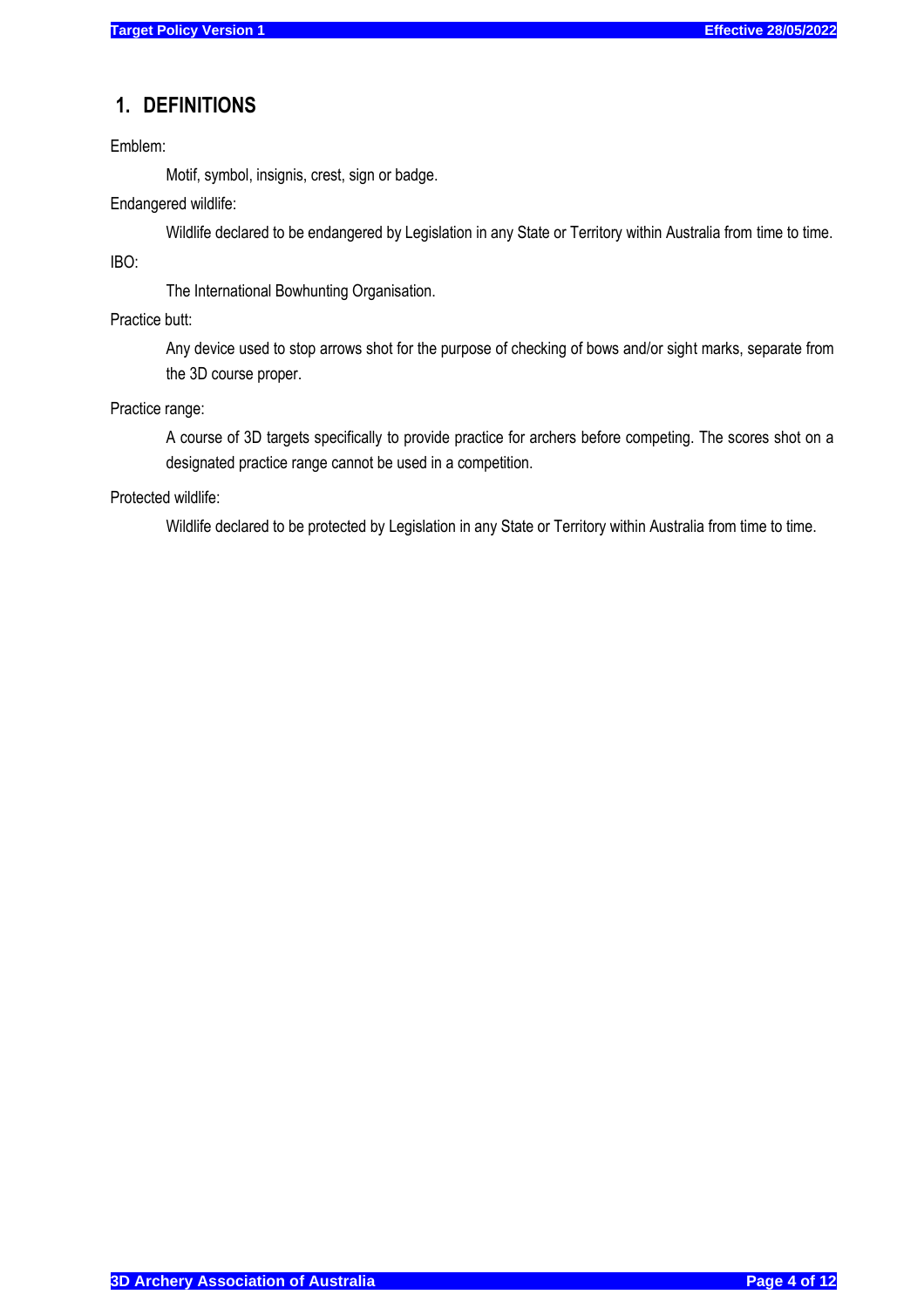# <span id="page-4-0"></span>**2. Authority**

<span id="page-4-1"></span>This Policy is issued by the President under Rule 2 (s) of the Constitution of 3D Archery Association Australia's (3DAAA) Version 3 dated 2018.

# **3. Sunset clause**

Unless reviewed or revoked, this Policy will remain effective until 30 December 2026

# <span id="page-4-2"></span>**4. Information and Purpose**

3D Archery Association of Australia Inc. (3DAAA) recognises that there are a large number of targets used and purported to be used as targets for 3DAAA competitions. As such there is a requirement to manage the style, type, look and features of a standard target in order to create a level playing field within the sport. This policy outlines the 3D and Indoor Targets that are authorised by 3DAAA for use within all 3DAAA Sanctioned Shoots and Special Events. Targets may be added to or deleted from this policy as and when appropriate. Clubs and suppliers of targets may apply to have other targets added to this policy.

# <span id="page-4-4"></span><span id="page-4-3"></span>**5. Structure and Material**

# **5.1. 3D Targets**

3D targets are to be made of foam like material or other substance that is light and easy to handle and carry. The material is not to reject arrow penetration or cause damage to any equipment. It must allow arrows to be removed with relative ease (relative to bow poundage and arrow speed). The material must not be deleterious or cause harm to any person.

# <span id="page-4-5"></span>**5.2. Indoor Butts**

Target butts used for indoor competition must ensure that arrows are contained within their limits and do not allow arrows to pass through and damage venue infrastructure.

# <span id="page-4-6"></span>**5.3. Target Condition**

The targets must be in good working order and condition. 3D targets must not allow an arrow to pass through in the normal course of shooting. It is recognised that some arrows may pass through the target, if this occurs the target may be rotated if the opposite side of the same target is in an acceptable condition. This must be done with the integrity and degree of difficulty of the shot being consistent with the original shot. If this is not possible then the target is to be either repaired or removed and replaced by exactly the same type of target immediately to eliminate further risks. Pass throughs on the perimeter of a target i.e. the top line (back line) is accepted. Targets must be in good repair and free of defect. (See also section 4'Scoring Zone')

# <span id="page-4-8"></span><span id="page-4-7"></span>**6. D Target Attributes**

# **6.1. 3D Target Size**

All 3D targets are to be of life size to the animal that they represent. They are to be the size of an adult animal or an animal's size at the age of two years.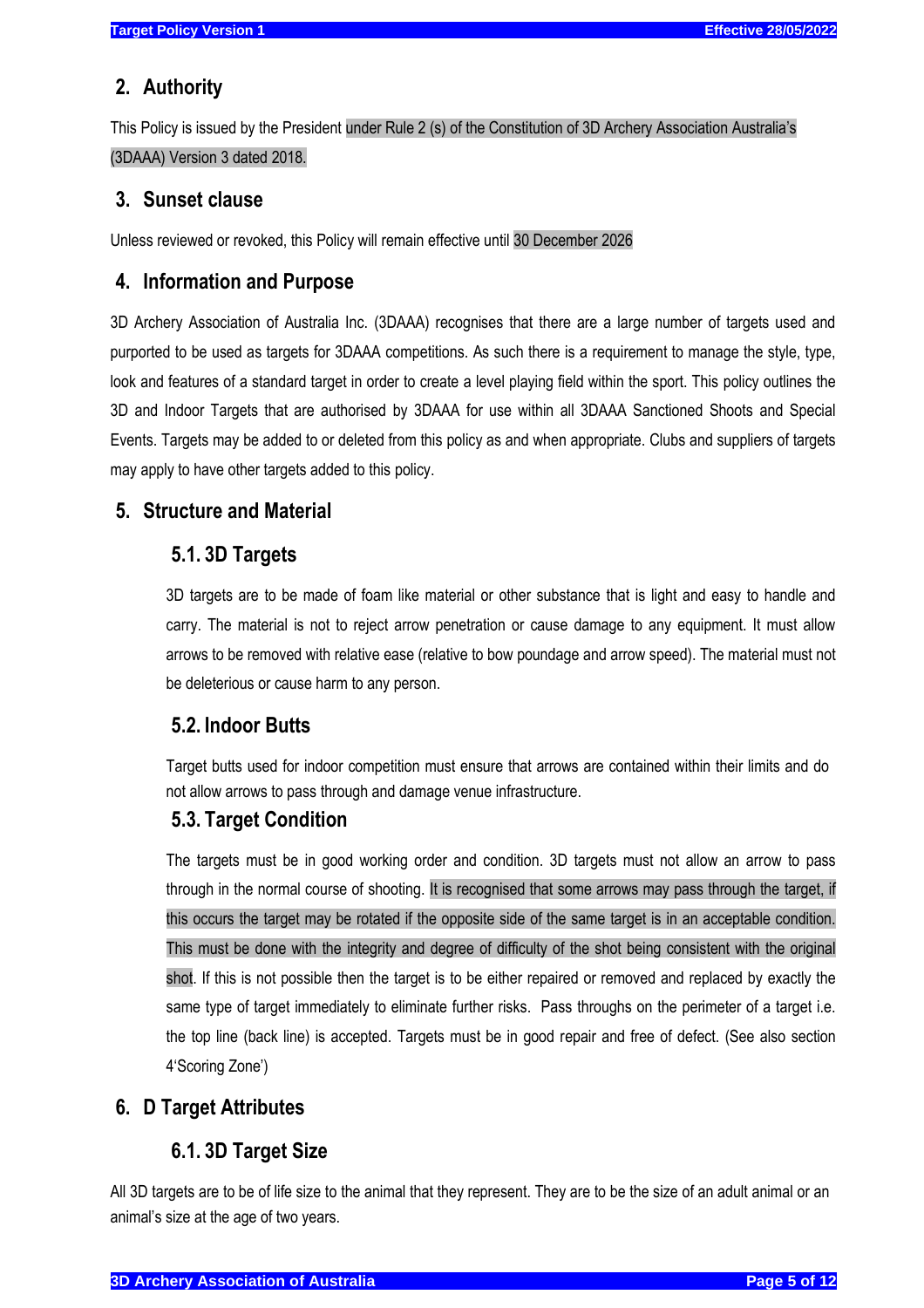# **6.2. Animal Breed, Race or Type**

<span id="page-5-0"></span>3D targets must clearly and accurately represent the animal that is intended, ie. a deer is to look like a deer. They must not represent endangered wildlife or protected wildlife other than the Australian Crocodile of which the target is an American Alligator. Must not be a bird other than a turkey or pheasant. It must not represent a toy. It must not be capable of being held in poor taste. Must not be an Emblem of Australia. All acceptable animals are listed in Appendix One (1).

# **6.3. Fictitious Creatures**

<span id="page-5-1"></span>3D targets may not be a fictitious creature such as the 'Alien' creature from the movie of the same title. It may not be of a dinosaur or other historical creature.

#### **6.4. Human shape**

<span id="page-5-3"></span><span id="page-5-2"></span>The target must not take the shape and/or appearance of a human being.

### **6.5. Colour**

3D targets must resemble the natural colourations of the animal as it appears in the wild and/or nature. Must not be an albino animal. It must be free of graffiti and other writing or inscriptions. Targets such as the McKenzie Mountain Goat, which appears white, is regarded as its natural colour.

#### **6.6. Features**

<span id="page-5-4"></span>3D target animals must have bland overall features. Where possible, they should have ears, eyes, muzzles, mouths, noses, tails legs and hooves, trotters, pads etc., antlers, horns tusks and other such growths in nature applicable to the animal breed. 3D targets must not depict a penis, vagina, anus marked or displayed on the target.

# <span id="page-5-5"></span>**7. Scoring Zone**

3D targets must have an IBO approved scoring zone. The zone must be sighted in the correct area on the animal for lethal shot placement in the chest, heart and lung area when placed square to the shooting line. Each of the scoring zones on a target must be clearly defined by a continuous line at the beginning of each day of a tournament. If during the course of the competition more than15mm of the line is missing in any one (1) piece, then the target must be immediately replaced with the same type of target and placed in the same position and orientation as the original target.

Targets must contain only one 10 ring scoring zone per side of the target. Some Rinehart targets have a multiple 10 zone on the same side of the target. The second 10 zone has been provided to facilitate quartering shots. THESE INSERTS ARE NOT TO BE USED FOR SANCTIONED EVENTS UNLESS, THE PROVISIONS IN SECTION 4.1 ARE FOLLOWED. Under an agreement with IBO, Rinehart will produce inserts with a single 10 zone to comply with the target requirements in Section 8. They will also produce a turkey with only 4 score zones.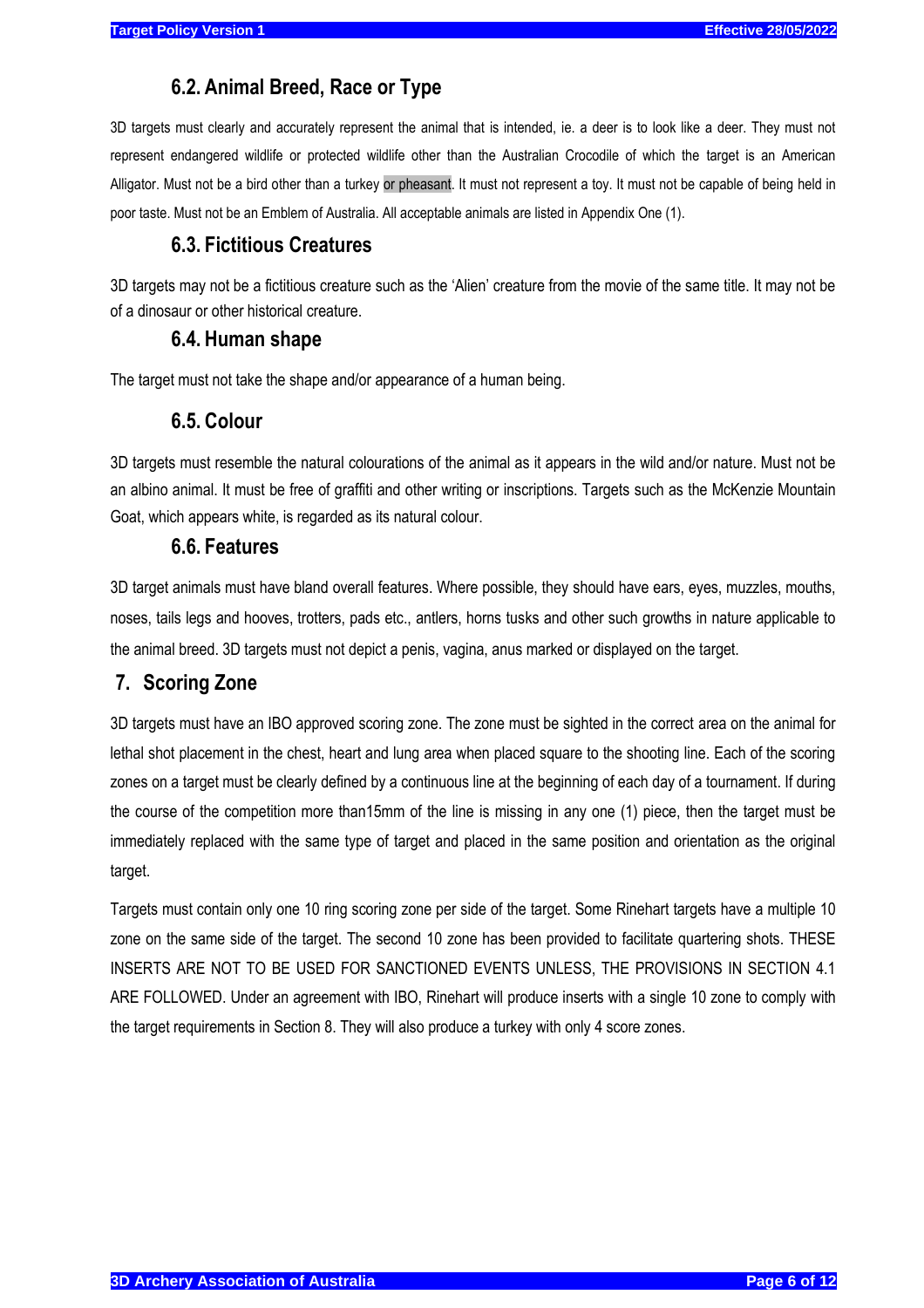# <span id="page-6-0"></span>**8. Dual Scoring Zones**

Dual score zone targets/centres must be replaced by single score zone targets for all 3DAAA sanctioned events.

Dual scoring zone targets may NOT be used in 3DAAA sanctioned events unless prior approval has been given by the 3DAAA Committee.

If the 3DAAA committee has given approval dual scoring zone targets may be used in 3DAAA sanctioned events with the following provisions.

- No other approved targets with single score zones are available.
- The 10 and 8 scoring zones closest to the animal's head/chest area must be used.
- A picture of the target showing the designated score zones must be placed at the furthest shooting peg from the target and at the target so all competitors can view the scoring zones. See Figures 1 and 2 below for details.
- The 8 scoring zone towards the rear of the animal must be scored as a 5. Shown with lines through in Figure 2.



# <span id="page-6-1"></span>**9. Practice Butts**

Provision must be made to allow competitors to check their equipment prior to entering the 3D course proper or following an equipment breakdown.

A practice range must be utilised specifically for this purpose, sited in an area where it does not present any safety issues with any of the courses, administration area, camping or other areas accessed by the general public or competitors.

As a minimum, target butts must be placed at the following distances:

- 15 yards, 20 yards, 30 yards, 40 yards, 50 yards
- 20 metres, 30 metres, 40 metres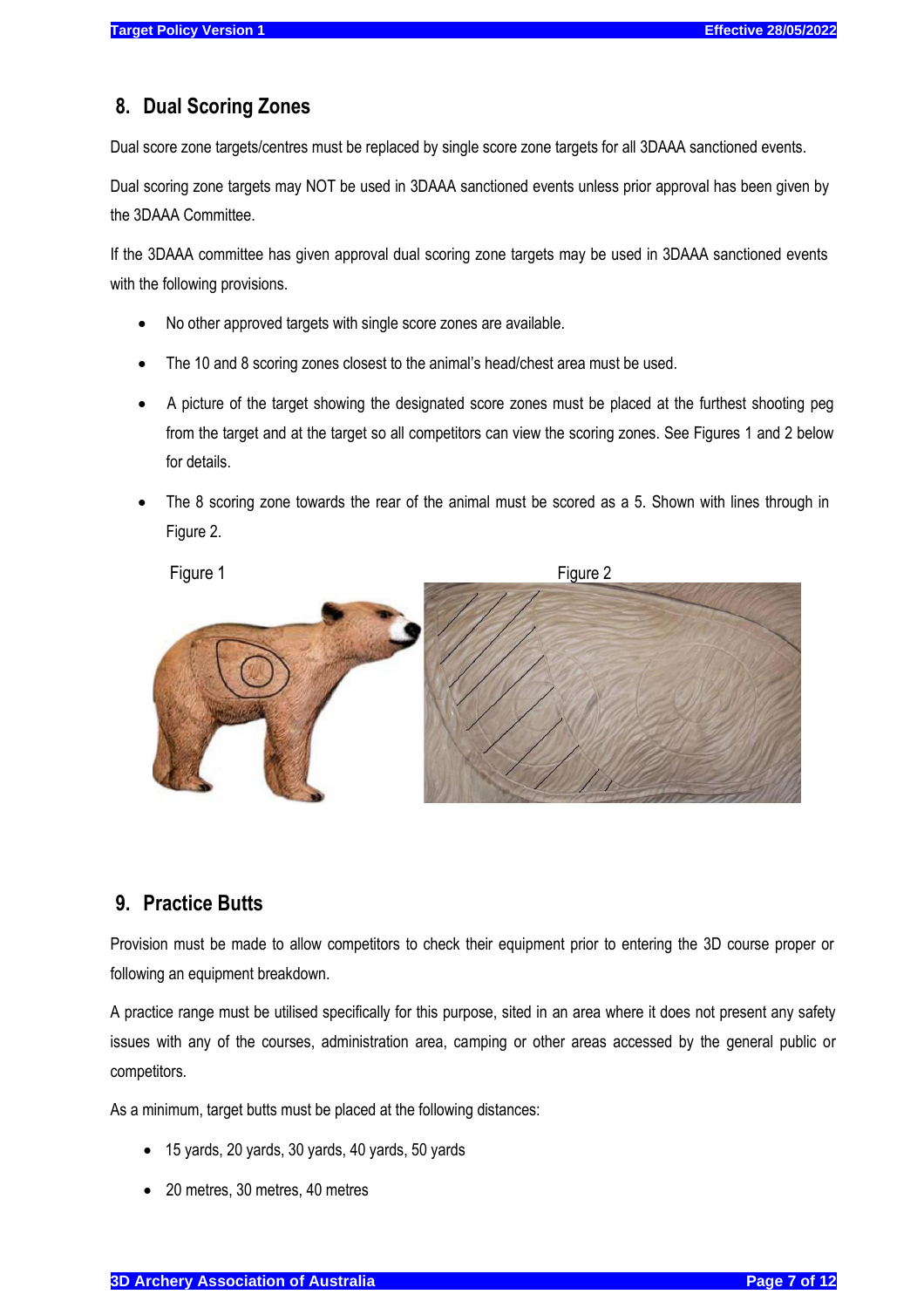All butts are to have their distance displayed in lettering which can be read from the shooting line. If a single butt is used for both imperial and metric distances e.g 50 yards/ 45.72 metres, then it must have both distances clearly marked.

The face of each practice butt shall be not less than 0.30m2 in area. (As an example, the Morrell practice bags the Association uses has an area of 0.31m2)

Where the target butt dimensions are not square, the height/width or width/height ratio shall be not less than 0.8.

The construction and maintenance of the practice butt shall be such that arrows do not pass through the butt nor allow arrows to bury to the fletches.

The material used in the practice butt must offer ease of arrow removal. Butts which require 2 people to extract arrows are not considered to meet this Policy.

Each face shall have a minimum of 4 aiming dots distributed evenly across the face.

The size of the dots should be commensurate with the distance from the shooting line.

#### <span id="page-7-0"></span>**10. Practice Ranges**

Where utilised as practice prior to commencing the ranges proper, all practice range targets must comply with this policy for events on the National Calendar and be placed in accordance with the Range Setting Guidelines.

#### <span id="page-7-1"></span>**11. 3D National Titles**

Targets that have been approved by the Committee for the National Titles are limited to the approved targets only, as referred to in this Policy, (see Appendix 1). These targets are to be in extremely good order given the standard of competition in which they are used.

- <span id="page-7-2"></span>• Events on the Annual Sanctioned Calendar
- Targets for these events must reflect this policy.
- **Special Events**
- Other than the target attribute and scoring zone requirements, this policy does not cover Special events.
- Club Events
- Other than the target attribute requirements, this policy does not cover club events.

#### <span id="page-7-3"></span>**12.Use of Incorrect Targets.**

Where a club provides a target for a Sanctioned Event which does not comply with this Policy, the Committee reserves the right to have that target withdrawn from the competition. If another target cannot be substituted, with undue disruption or confusion for the competitors, then the competition will be conducted over the remaining targets which meet this Policy.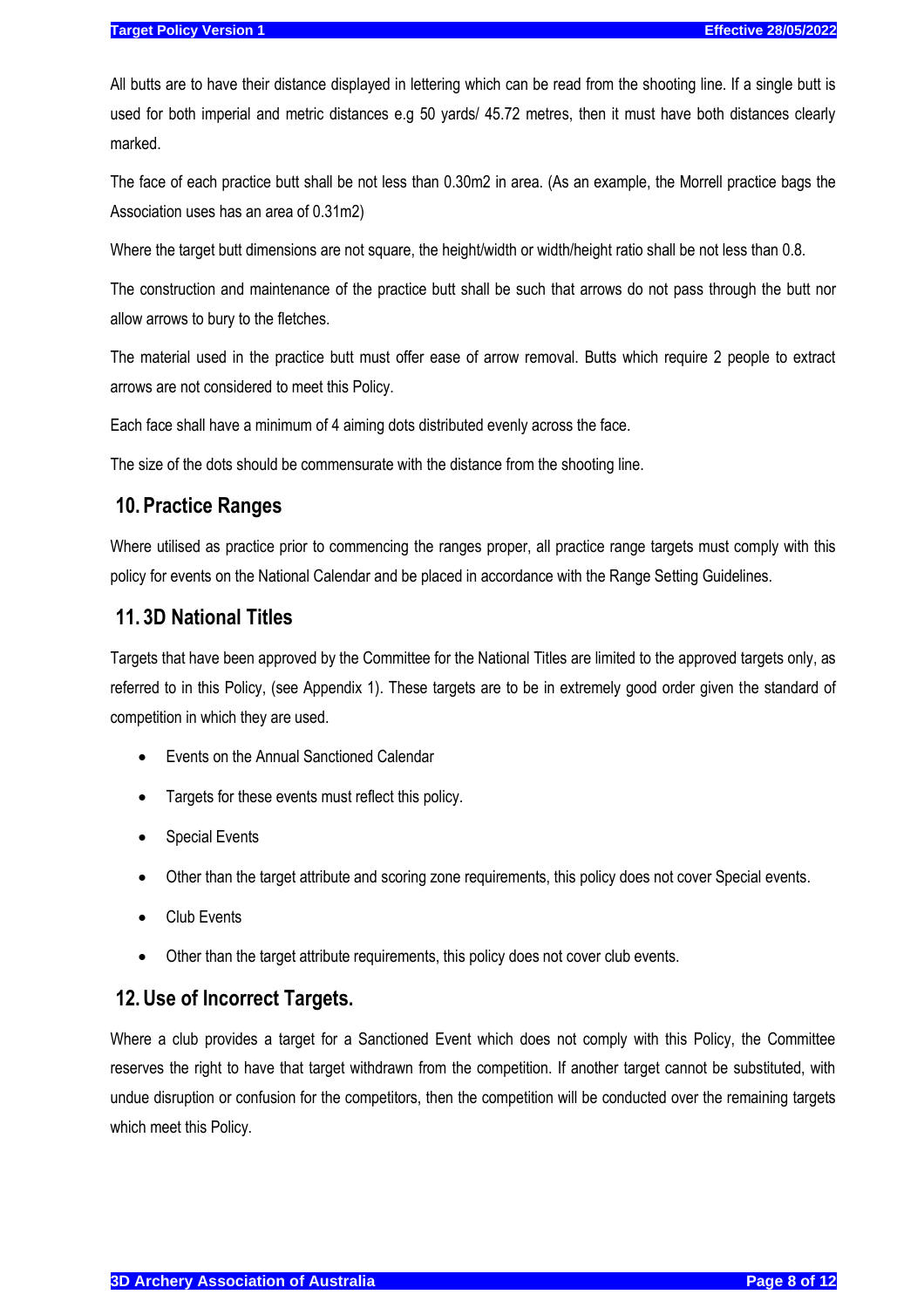# <span id="page-8-0"></span>**13.Responsibilities under this Policy**

3DAAA and the affiliated clubs must take reasonable steps to ensure that the implementation, compliance and enforcement of this policy is effected.

The National Management Committee must:

- Adopt and comply with this policy.
- Recognise and enforce any penalty imposed under this Policy.
- Publish, distribute and promote this policy (and any amendments made to it from time to time) to the members in a practical manner and make a copy of this policy publicly available.
- Use any forms, contracts or clauses prescribed or required by the policy, in order to give effect to this policy in such documents as contracts, entry forms and player registration forms.

Affiliated Club Management Committees must, as a condition of their affiliation:

- Adopt and comply with this policy.
- Promote this policy (and any amendments made to it from time to time) to their members in any manner required by 3DAAA.
- Use any forms, contracts or clauses prescribed or required by the policy, in order to give effect to this policy in such documents as contracts, entry forms and player registration forms, or as directed by 3DAAA.
- Report to the National Management Committee, any breaches of the Policy.

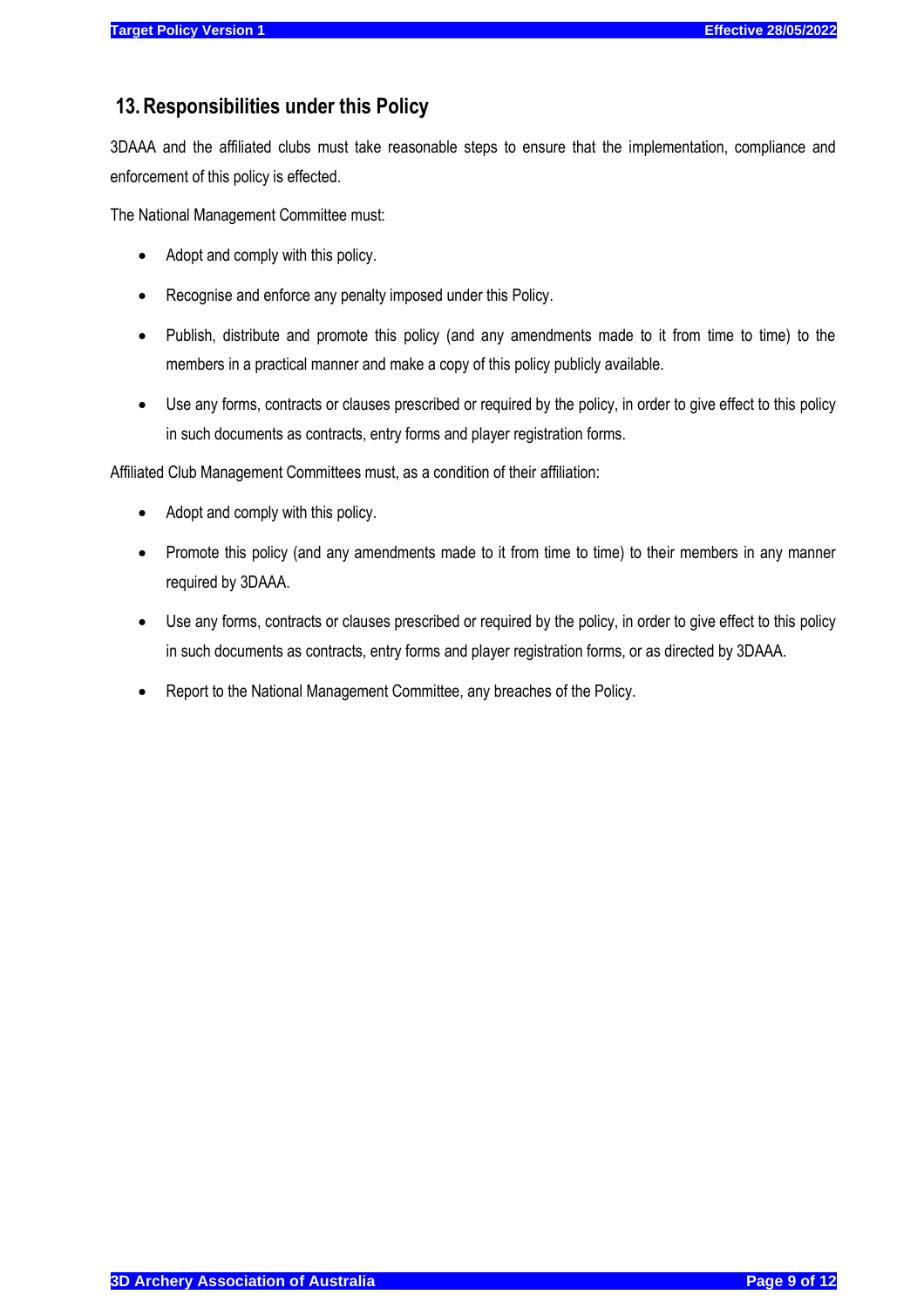#### APPENDIX 1

The following breeds, race and types of animal targets are accepted as suitable targets for 3DAAA events conducted under this Policy.

# **McKenzie Targets**

(Note the XTSeries,21nnn, equivalents of the targets shown below are also approved)

| <b>Name</b>            | Ref No (if applicable) | <b>Name</b>             | Ref No (if applicable) |
|------------------------|------------------------|-------------------------|------------------------|
| African Blesbok        | 20750                  | Javelina                | 20380                  |
| African Hyena          | 20740                  | Large Alert Deer        | 20320                  |
| African Impala         | 20720                  | Large Deer              | 20520                  |
| African Leopard        | 20700                  | Large Sneak Deer        | 20330                  |
| African Lion           | 20730                  | Lynx                    | 21490                  |
| African Warthog        | 20710                  | Medium Alert Deer       | 20470                  |
| Alligator              | 20820                  | Medium Bear (HD)        | 20530                  |
| <b>Aoudad Sheep</b>    | 21670                  | Medium Brown Bear       | 21620                  |
| <b>Black Panther</b>   | 21630                  | Medium Bear             | 20350                  |
| Bear                   | 20600                  | Medium Deer (HD)        | 20500                  |
| <b>Bedded Buck</b>     | 20510                  | Medium Grazing Deer     | 20310                  |
| <b>Bighorn Sheep</b>   | 20550                  | Mountain Goat           | 20570                  |
| <b>Bison</b>           | 20590                  | Mountain Lion           | 20440                  |
| <b>Blackbuck</b>       | 20800                  | Mule Deer               | 20450                  |
| Caribou                | 20560                  | Pronghorn Antelope      | 20420                  |
| Corsican Sheep         | 20810                  | Russian Boar            | 20460                  |
| Chamois                | 20840                  | <b>Standing Bear</b>    | 20360                  |
| <b>Climbing Bear</b>   | 20340                  | <b>Strutting Turkey</b> | 20400                  |
| Coyote                 | 20430                  | Wolf                    | 20580                  |
| Elk                    | 20540                  | Wolverine               | <b>NEW</b>             |
| <b>Fallow Deer</b>     | 20830                  | <b>Wild Boar</b>        | 21370                  |
| <b>Gobbling Turkey</b> | 20410                  | Tapir                   | 21610                  |
| Hen Turkey             | 20390                  | <b>XT Medium Deer</b>   | 22500                  |
| Hill Country Whitetail | 21480                  | XT Large Deer           | 22520                  |
| Howling Wolf           | 21650                  |                         |                        |
| <b>lbex</b>            | 21760                  |                         |                        |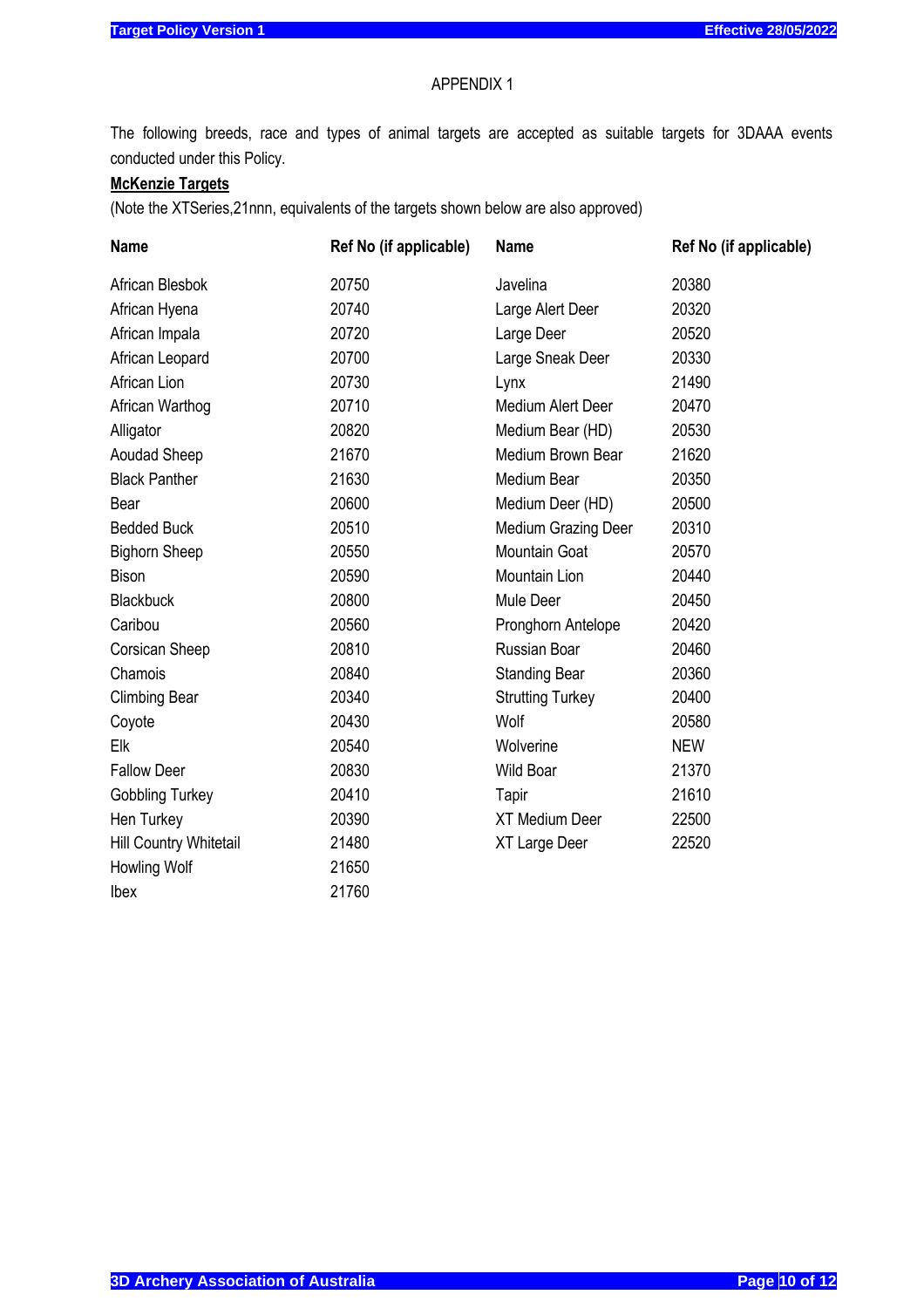#### **Delta Targets**

Delta ASA Indoor Round Target



| <b>Name</b>                | Ref No (if applicable) | <b>Name</b>                       | Ref No (if applicable) |
|----------------------------|------------------------|-----------------------------------|------------------------|
| <b>Bedded Buck</b>         | 52200                  | Elite Timber Wolf                 | 50570                  |
| Canadian Lynx              | 50595                  | Elite Trophy Whitetail Buck 50780 |                        |
| Caribou                    | 50580                  | Elite Walking Brown Bear          | 50120                  |
| Elite Alert Whitetail Buck | 50100                  | <b>Full Strut Turkey</b>          | 50520                  |
| Elite Antelope             | 50110                  | <b>Grizzly Bear</b>               | 50560                  |
| Elite Javelina             | 50597                  | <b>Howling Coyote</b>             | 50535                  |
| Elite Mountain Lion        | 50220                  | <b>Riverbottom Buck</b>           | 50450                  |
| Elite Mule Deer Buck       | 50150                  | <b>Rutting Buffalo</b>            | 50540                  |
| Elite Sneak Whitetail Buck | 50140                  | Wild Boar                         | 50600                  |
| Elite Standing Black Bear  | 50550                  |                                   |                        |

# **Rinehart Targets**

(Targets in RED are sanctioned by 3DAAA, PROVIDED they have a single 10 zone on each face)

| <b>Name</b>               | Ref No (if applicable) | <b>Name</b>                   | Ref No (if applicable) |
|---------------------------|------------------------|-------------------------------|------------------------|
| 30pt Buck                 | 157                    | <b>Fighting/Rubbing Buck</b>  | 143                    |
| <b>Alert Deer</b>         | 105                    | Hogzilla                      | 257                    |
| Alligator                 | 527                    | Honey Bear                    | 332                    |
| Antelope                  | 209                    | <b>Howling Wolf</b>           | 459                    |
| <b>Bedded Buck</b>        | 121                    | Howling Wolf (white)          | 464                    |
| <b>Bedded Dahl Sheep</b>  | 384                    | Javelina/Peccary              | 255                    |
| <b>Bedded Doe</b>         | 114                    | Large Black Bear              | 323                    |
| <b>Bedded Elk</b>         | 220                    | Leopard                       | 440                    |
| <b>Bedded Stone Sheep</b> | 384                    | Moose                         | 321                    |
| <b>Big Ten Buck</b>       | 120                    | <b>Mountain Goat</b>          | 370                    |
| <b>Black Panther</b>      | 421                    | <b>Mountain Grizzly</b>       | 314                    |
| <b>Bobcat</b>             | 426                    | <b>Mountain Lion</b>          | 442                    |
| <b>Browsing Buck</b>      | 129                    | Mule Deer (giant)             | 147                    |
| <b>Buffalo</b>            | 237                    | Polar Bear                    | 343                    |
| Caribou                   | 214                    | <b>Razorback</b>              | 261                    |
| Catalina Goat             | 365                    | Red Fox                       | 450                    |
| <b>Cinnamon Bear</b>      | 327                    | <b>Rising Boar</b>            | 259                    |
| Cougar                    | 431                    | Snarling Wolf (grey)          | 468                    |
| Coyote                    | 435                    | Spike Buck                    | 152                    |
| Dahl Sheep (Standing)     | 379                    | <b>Stone Sheep (standing)</b> | 388                    |
| Elk (standing)            | 225                    | <b>Strutting Turkey</b>       | 413                    |
| <b>Fallow Deer</b>        | 133                    | Wolverine                     | 454                    |
| <b>Feeding Doe</b>        | 138                    | Gazelle                       | 228                    |
| Corsican Ram              | 367                    | Kicking deer                  | 141                    |
| Pheasant                  | 401                    | <b>Red Stag</b>               | 211                    |